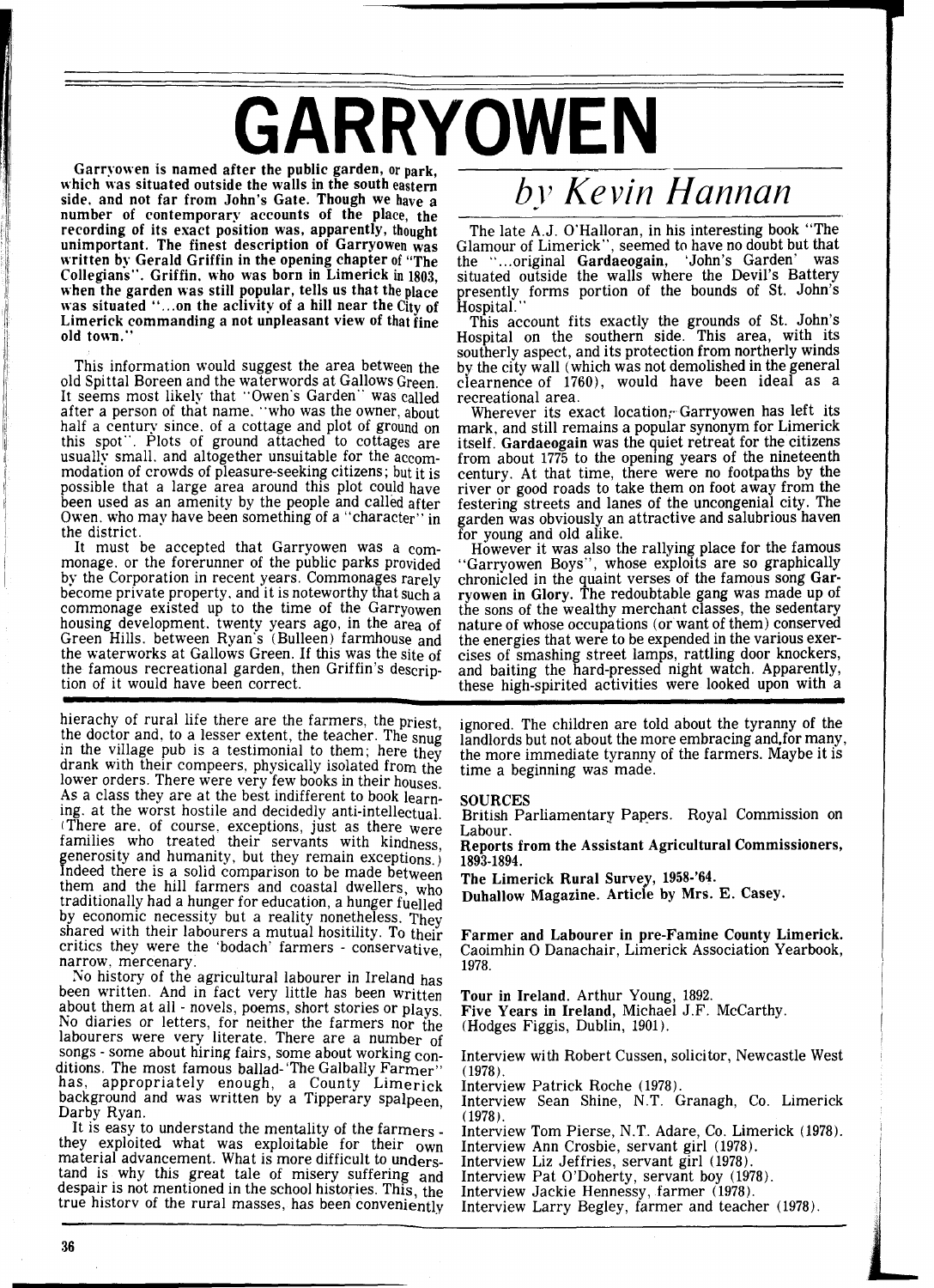tolerance that certainly would not be countenanced for similar behaviour by the sons of the working classes.

The Garryowen boys must have been treated with healthy respect in other parts of the city. Their riotous rampages in the "Parish" did not escape the notice of the Bard of Thomond. In his best work, Drunken Thady, Michael Hogan describes how the gang rudely shattered the simple celebration of the Christmas Eve midnight scene in Quay Lane:

The sweet-toned bells of Mary's tower, Proclaimed the Saviour's natal hour! And many an eye with pleasure glisten'd! And many an ear with rapture listen'd! The gather'd crowd of charm'd people Dispersed from the gazing at the steeple; The homeward tread of parting feet, Died on the echoes of the street; For Johnny Connell, the dreaded man, With his wild-raking Garryowen clan, Clear'd the streets and smash'd each lamp, And made the watchmen all decamp!

The inspiration and driving force, behind the infamous clan was undoubtedly the legendary Johnny Connell.

The Connell family owned one of the two breweries in Garryowen but Johnny showed more interest in making mischief than in brewing porter. The unknown poet who wrote the old song, Garryowen in Glory, immortalised the wild-raking man:

Johnny Connell's tall and straight; And in his limbs he is complete; He'll pitch a bar of any weight, From Garryowen to Thomondgate.

The song also gives us the name of another leading member of the fighting fraternity. This was Harry O'Brien, whose family, tradition tells us, were engaged in the horsetrading business in the vicinity of Garryowen. (Was he, one wonders, an ancestor of Kate O'Brien, whose father had a livery stable in Mulgrave Street?) Harry literally jumped into history when he ... leaped over the dock

In spite of judge and jury.

The unknown poet neglected to list the offence for which Harry was being tried when he made his dramatic leap from the dock, and we have no way of knowing whether he was ever recaptured.

After Connell's removal to Cork city, where he engaged in business for a long number of years, the Garryowen gang disbanded and, inexplicably, the popularity of the garden began to wane. The same anonymous poet tells US :

Garryowen is gone to wreck

Since Johnny Connell went to Cork.

One would have thought that the place would be far more congenial without the "playboys" but this did not follow. It may be of interest to mention that co-incidental with the disbanding of Connell's gang the development of the towpath from the Canal Harbour to Plassey was completed and provided the citizens with the delights of the glorious riverside walk that has regaled all lovers of the out-of-doors down to our own time. Perhaps the pop ularity of Gardaeogain was superseded in this way.

Connell's exile in Cork was said to have been motivated by the strong desire of his folks to get him away from the "devilment". The drastic move had the desired effect, . The drastic move had the desired effect, not only on Connell but on his pals in the old gang, whose bolsterous and wayward activities ceased forthwith. Llke the "Bishop's Lady" who returned "...But never more to dance and dine." Connell returned, not as leader of the Garryowen boys, but as a mature and responsible citizen who had outgrown his youthful inclination to lawlessness. Witht he exception of his donation to the Dominicans of the site for their church in Baker Place, his many benifactions to the citizens of Limerick are not recorded. He has left us a legend, and will be remembered for his youthful escapades and as the hero of Garryowen in Glory.

He is buried in the ancient churchyard of Donoghmore, near Limerick, and his tombstone bears the following inscription: - "This tombstone contains the remains of Turlough O'Connell, who descended from the ancient Barons of Upper and Lower Connelloe, his son John, and also his grandson John O'Connell, and Margaret Clanchy, wife of the second John - it also contains the remains of George John O'Connell, son of the second John, who died 13th February 1853 aged 52 years.The last of his race. May their souls rest in peace.'

But the enduring international fame of Garryowen is due to that forgotten versifier who wrote the lively lines that, when set to a rousing martial air,gave new life and spirit to weary marchers in battlefields in many corners of the globe. Soul stirring and all that it was, it had no charms for the Red Indians, who had good reason to hate it. To the Sioux it was "devil's music".

The song was first adopted in America in the early 1860's by the 69th New York Regiment (the famous fighting 69th) which was made up of Irish and Irish-Americans. It was played by the 1st New York Regiment when it marched to Quebec in 1775, and was the regimental march of the 7th U.S. Cavalry, whose regimental shield carried the words "Garry Owen".

The same piece of music was well known and loved in the British Army. It was the original regimental march of the first Battalion (83rd foot) Royal Ulster Rifles, and was played by the 28th Glocestershire Regiment at the Battle of Waterloo. The air was also popular with the 18th foot and the 18th Royal Irish Rifles.

It was to the tune of the famouis air that Lieut. Col. George Custer and Capt. Myles Keogh (from Co. Carlow) marched to their deaths at the historic battle of the Little Big Horn in 1876. It is to be regretted that Garryowen in Glory was besmirched on this, and on many other such occasions, when it helped to impel the forces of savagery against the poor ill-equipped Indians, who were merely fighting for the right to live as they always did in their own country.

It is sadly ironic that Capt. Keogh, who must surely have heard of the sack of Drogheda by Oliver Cromwell, took part in the massacre of more than one hundred Cheyenne villagers, including their old Chief Black Kettle, and his wife. The poor unsuspecting people, man, woman and child, were butchered in the November snow of 1868, in what was euphemistically called the "Battle" of Washito (Oklahoma). This shameful butchery was led by Custer. Perhaps it was only fitting that both Custer and Keogh should have received their just deserts at the hands of those whom they so relentlessly persecuted. on the bloody banks of the Little Big Horn, twel've years **later** 

Today, after the passage of more than two centures, Garryowen has altered much from the happy hunting ground of the dashing young blades of the 1780 S. The intact little community, of more recent memory, is no more. Sarsfield Avenue,the first local housing venture under the new Irish government, and completed in the midtwenties, the earlier houses in Upper Pennywell Road, and a few family names are all that remind us of another age.

The old girls' school, which stood for a hundred years. was one of the finest educational buildings in Limerick and was built, in 1870 through the munificence of Surgeon Frith, who died in that year. That notable benafactor of the people of St. John's parish lived at Charlotte Quay. in the house lately occupied by Mary Costello. Here he had a Medical Hall, which was ever open to the poor. This charitable, gentleman also endowed five cottages for poor widows; these formed the boundry between the